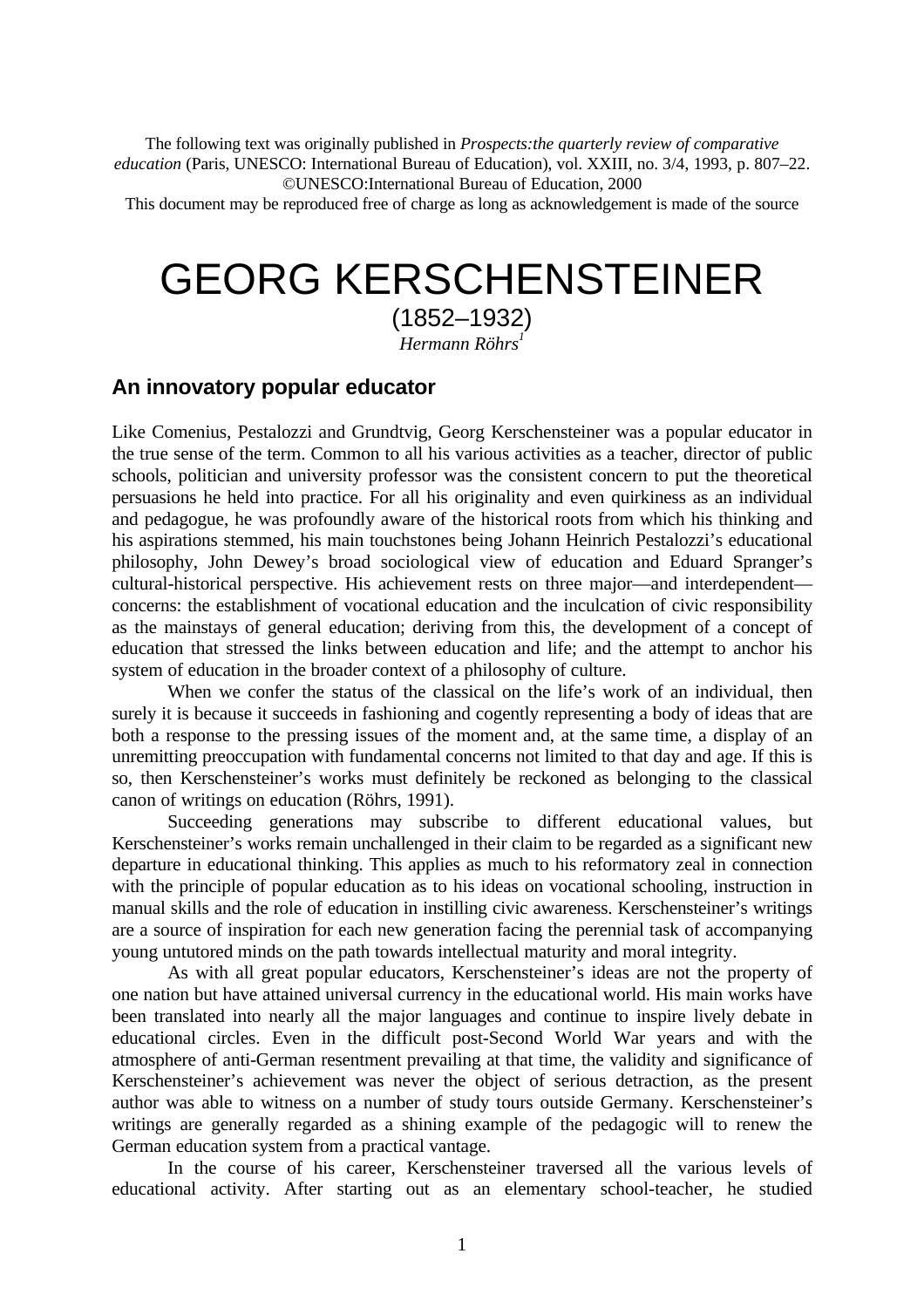mathematics and physics, thus advancing to the position of teacher at a *Gymnasium* (selective secondary school). From 1895 to 1919, he was director of public schools in Munich, and it was in this capacity that he attained worldwide renown. Here he developed the existing *Fortbildungsschule* (literally: further education school) into a fully-fledged vocational school and encouraged practical work in schools, in the spirit of his espousal of the idea of the *Arbeitsschule* (literally: work school). From 1919 onwards, he held a professorship at the University of Munich.

It was against this practical background that the body of his writings took shape. In his first publication, *Betrachtunger zur Theorie des Lehrplans* (Thoughts on a theory of curriculum, 1899), he criticises Herbart's education system for what he calls its 'formalism'. It is Kerschensteiner's unswerving conviction that schools must see themselves as productive elements of society. He substantiated this view in his disquisition *Die staatsbürgerliche Erziehung der deutschen Jugend* (The civic education of Germany's youth, 1901), an entry for a competition organized by the Academy of Sciences in Erfurt. This key concept in his understanding of the role of education was later enlarged upon in his treatise on *Der Begriff der staatsbürgerlichen Erziehung* (The Concept of civic education, 1907). That year also saw the publication of his closely argued discussion of the organizational problems involved in ensuring that, for young people, attending school means entering an environment reflecting the necessities and realities of life. It was entitled *Grundfragen der Schulorganisation* (Basic issues in school organization). Five years later, in 1912, his study *Der Begriff der Arbeitsschule* (The Concept of the Work School) reviewed the tasks involved in the internal organization of schools and the methodological and didactic reforms required for this to be done properly.

The objectives and methods of teaching scientific subjects, an issue particularly dear to his heart, were analyzed in his *Wesen und Wert des naturwissenschaftlichen Unterrichts* (Nature and value of instruction in the sciences, 1914). Fundamental questions of internal and external school organization and adolescent education were dealt with in his book *Die Seele des Erziehers und das Problem der Lehrerbildung* (The soul of the educator and the problem of teacher training, 1921), at a time when the great post-First World War debate about the reform of teacher training was gathering momentum.

Kerschensteiner's later writings, representing a contribution to the philosophy of education, were also invariably the product of reflection on his own pedagogic activity and its pragmatic implications. First among these was *Das Grundaxiom des Bildungsprozesses* (The basic axiom of the educational process, 1917). Kerschensteiner systematized his thinking more fully in his major work *Theorie der Bildung* (Theory of education, 1926), the fruit of profound immersion in works and ideas representing major milestones in educational theory and philosophy, notably those of Pestalozzi, neo-Kantianism, Spranger and Dewey. In its entirety, Kerschensteiner's *oeuvre* is the expression of an approach to education which, after proving its potential through the author's own educational activity, then attained a supreme degree of critical and self-critical cogency by dint of profound reflection on the philosophy of education. The measure of international influence that it has achieved is closely bound up with its roots in Kerschensteiner's own highly successful practical experience as an educator.

Herder's suggestive image of a tree's branches providing more generous shade the more deeply rooted it is in its native soil is an eloquent illustration of an essential aspect of Kerschensteiner's nature and work. Kerschensteiner was a Bavarian, and Bavarians are endowed by nature with a species of earthy humour and an affirmative attitude towards life that helped Kerschensteiner to weather the by-no-means-infrequent storms and contretemps that beset him in the course of his career. One (unfortunately very rare) ability that he had was that of resolving an apparently hopeless deadlock with a humorous remark that in its straightforward commonsense and irrefutability reconciled the embattled adversaries on the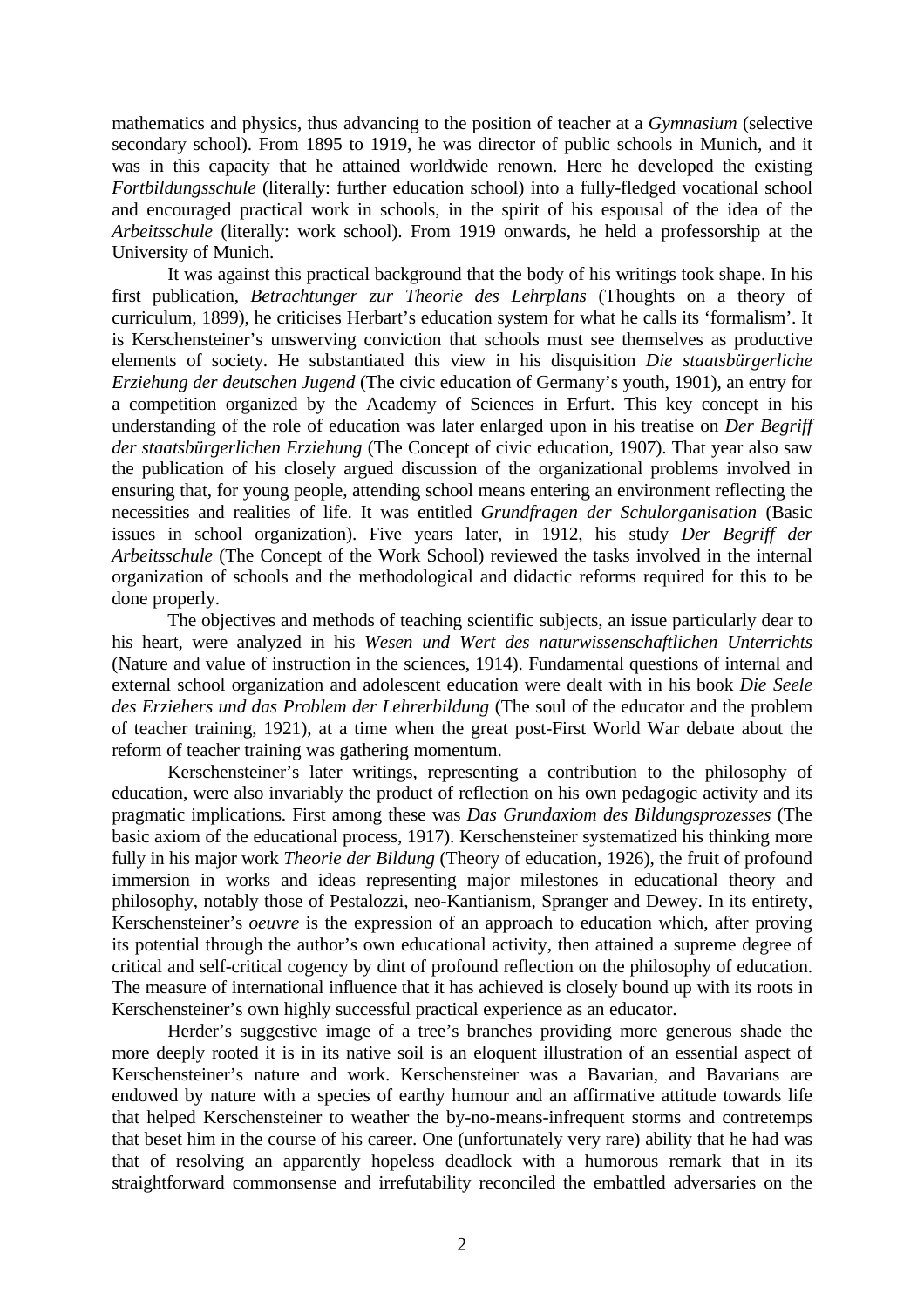spot. This was an attribute of particular value in negotiating ticklish situations in which the likelihood of umbrage being taken was large. When Kerschensteiner's nephew, Nico Wallner, approached him with the, perhaps, premature resolve to organize a *Festschrift* (a commemorative publication) to mark Eduard Spranger's fiftieth birthday, the correspondence between the latter and Kerschensteiner is remarkable in precisely this respect. After a humorous description of Wallner's intentions, Kerschensteiner writes:

Now I don't know what you think of all this, but I don't mind telling you that I'm dead against this new trend. In the old days you had to be 70 to qualify for homages like this, then they dropped it to 60 and these days you only have to hold out till you're 50! If you ask me it's arrant tomfoolery, and you know this has nothing to do with my admiration and affection for you. We all expect you to soldier on in the best of health to celebrate your sixtieth and seventieth birthdays to the greater glory of our beloved fatherland. And what are we supposed to do then? Organize two more festchrifts; Heaven preserve us.

Spranger reaction, who was sensitive, not to say touchy, by nature, was one of surprising equanimity:

With regard to the planned festschrift, your sentiments are entirely my own. Indeed, it would be a source of very real displeasure to me if this enterprise could not be nipped in the bud. My fiftieth birthday isn't worth so much as a supper-party to me, at the most an outing in the country with friends, if the weather's fine. So please tell them that, if you're any judge of my feelings on the matter, it's a case of 'motion dismissed before the first reading'! (Englert, 1966).

The friendship between these two renowned educationalists and the expression it finds in their extensive correspondence is an unusually fortunate instance of the way in which educational theory can mature and achieve a truly human dimension in the course of a personal relationship of this nature. From this point of view, the correspondence is in fact more enlightening than some of the educational theories themselves taken on purely abstract terms. It is indeed significant of Kerschensteiner's concept of education that for him the humanizing aspect of education is at least as important as the theory. He is quite adamant that it is by their contribution to human relations that such theories must stand or fall. The measure of all pedagogic thinking is the extent to which it furthers the development towards, and the consolidation of, true humanity. This development is reflected as much in the faculty of personal judgement as in vocational fulfilment or creative expression in the various fields of art and crafts.

With his artistic bent and cosmopolitan persuasions, Kerschensteiner took a keen interest in the intellectual life of the age. His aesthetic sensibility is impressively documented by the study *Die Entwicklung der zeichnerischen Begabung* (The development of drawing skill, 1905), which, although now methodologically outdated, contains such excellent comparisons and interpretations of several thousand children's drawings as to represent a mine of information and inspiration for art teachers to this day. At the same time, the study is a superb example of the practical orientaiton of Kerschensteiner's pedagogic approach.

Kerschesteiner gathered his pedagogic insights and experiences not only in the classroom but equally in exchange, debate and encounter away from the cloistered atmosphere of school: on his various extended study trips; in his discussions on philosophy and aesthetics with Adolf von Hildebrand in the latter's house in San Francesco on the slopes of the Apennines, with its uplifting view of Florence and Fiesole, where Kerschensteiner first met Aloys Fischer, later a colleague of his at Munich University; in earnest political debate with his fellow party members Theodor Barth and Friedrich Naumann, when he became a member of the *Reichstag* for Munich (1912–18); or on his journeys to the United States, where he met John Dewey, albeit only briefly.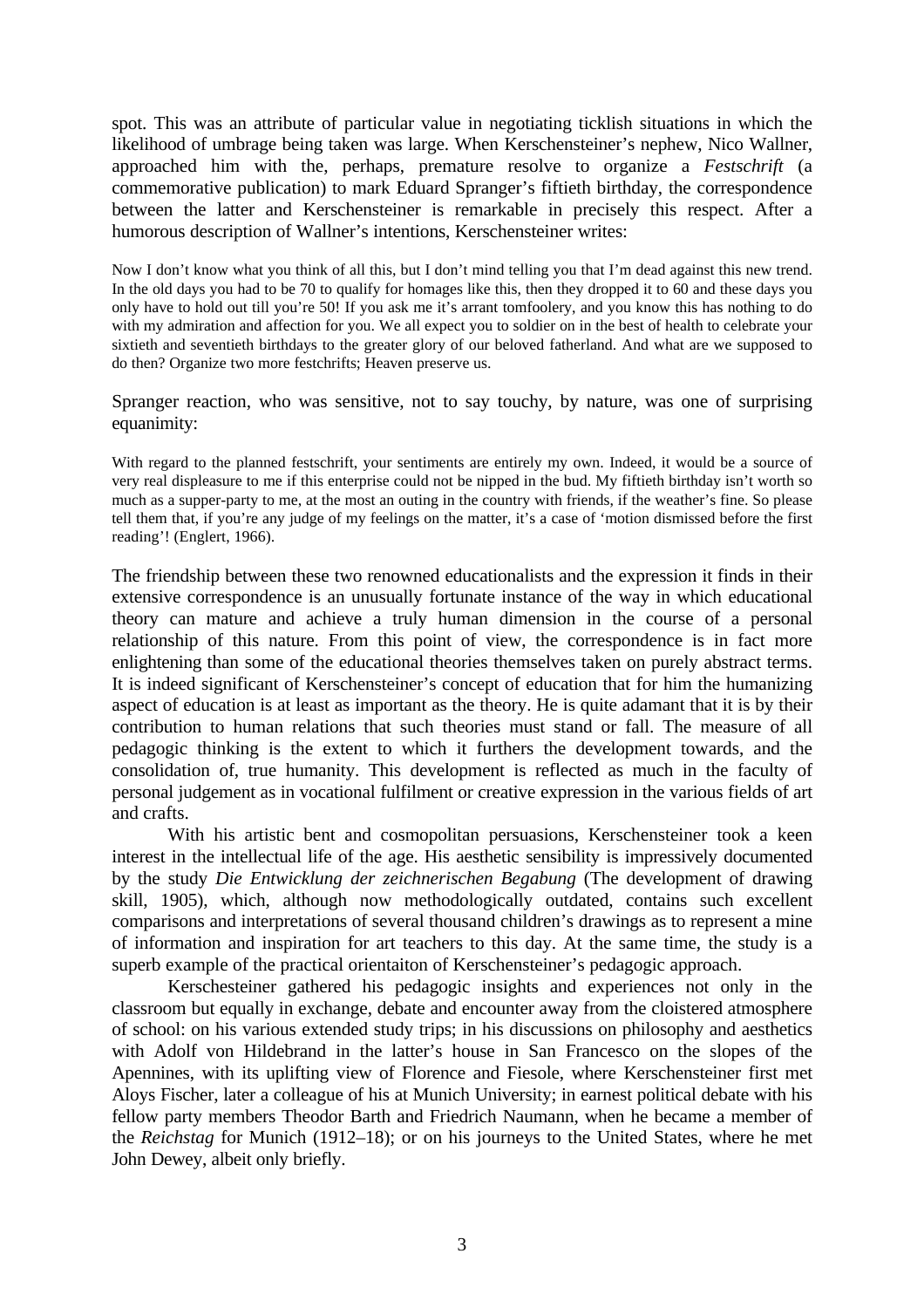In his capacity as director of public schools in Munich, Kerschensteiner embarked on a lecture tour across the United States at the invitation of Charles R. Richards, president of the International Society for the Promotion of Industrial Education. This was in the autumn of 1910. Kerschensteiner set out with the express intention of arranging an encounter with Dewey, to whom he owed much inspiration for his own work. It was on 29 November 1910 that the two prominent educationalists met for an exchange of views at the Faculty Club of Columbia University in New York (Knoll, 1993, p. 32).

It is thus a life rich in incident that presents itself to the biographer. Kerschensteiner was as much at home in the aesthetic sphere as in the less rarefied atmosphere of active politics, to mention only the most obvious contrast. Kerschensteiner's career is a rare example of the way in which experience in different walks of life can cohere to form an organic unity. His activities as elementary school-teacher, *Gymnasium* instructor in mathematics and physics, director of public schools in Munich, member of the *Reichstag* and, from 1919, professor of pedagogy at Munich University are all informed by the guiding principle of popular education, the determination to provide adequate educational care for those broad classes of the working population not fortunate enough to be guided through long years of secondary schooling to true assessment and discovery of the vocations they are best cut out for.

These activities were firmly anchored in an all-encompassing educational ethic that was central to Kerschensteiner's thinking and prompted him to place everything he did organizationally or politically—in the service of educational objectives. In his 1921 analysis of what it is that characterizes the true educator (The soul of the educator and the problem of teacher training, 1949), Kerschensteiner sees the teacher as belonging to the category of the 'caring' vocations and in this it is surely legitimate to discern elements of a personal profession of faith.

The image of Kerschensteiner that most readily springs to mind is that of the director of public schools in Munich, a popular educator in the Pestalozzian mould, establishing vocational schools, setting up public libraries, championing an extension of minimum school attendance and commemorating Pestalozzi with an epoch-making address of 1908 on the methods of popular education: *Die Schule der Zukunf— eine Arbeitsschule* (The school of the future: a work school, 1912).

In the face of all this, the essentially academic criticisms levelled at Kerschensteiner by Gauding at the first Congress on Youth Research and Youth Education in 1911 in Dresden lose much of their impact, while the limitations of Kerschensteiner's own later theoretical writings also become more apparent. The works by Kerschensteiner that belong to the essential canon of educational thinking stem without exception from his own practical endeavours.

## **Renewing the education system**

It is here that we must look for an answer to the question about the relationship between theory and practice in Kerschensteiner's works. Both are inextricably bound up together, with pedagogic activity invariably providing the material for theoretical reflection and dictating the course it took. It was only after Kerschensteiner had overhauled the elementary school system in Munich and created the vocational school that his first theoretical writings of genuine moment the 'Thoughts on a Theory of Curriculum' (1899, 1931) and 'The civic education of Germany's youth' (1901)—were set down. If these writings have retained so much of their original vigour, both in the conduct of the debate and the continued relevance of the issues they address, then it is because they so eloquently reflect the author's immediate and committed engagement with the problems besetting universal and vocational education for the broad masses.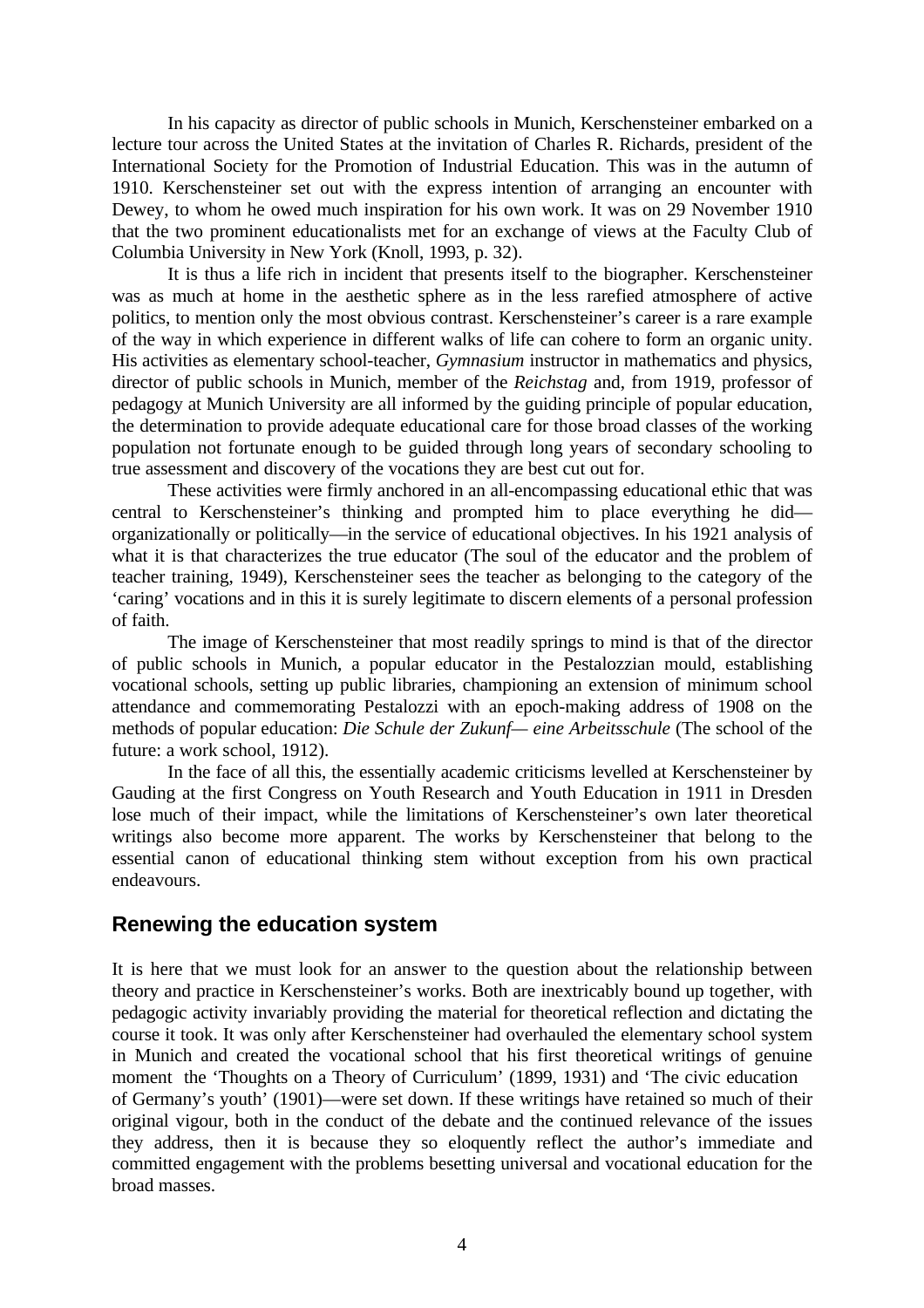The reader is sensible throughout these works of the rich fund of experience in various kinds of educational practice that informs the reflections put forward by the author. These initial theoretical writings adumbrate the major concerns dealt with in greater detail in Kerschensteiner's later extensive *oeuvre*. All these later works are shot through by concern with the problem of organizing national education to centre around the ideal of civic responsibility and a genuine work ethic.

The second phase in Kerschensteiner's activities began with his professorship at Munich in 1919. Inspired by Spranger and the writings of Rickert and Windelband, he set out in search of a philosophical grounding for his pedagogic theories. This culminated in the 'Theory of Education' (1926). But even so outwardly theoretical a work as the 'Basic Axiom of the Educational Process', the first fruit of his concern with the philosophy of education written in 1921, is notable for the balance it seeks to achieve between theory and practice, and its advocacy of a species of education that is geared to the interests and gifts of the individual.

For an element of our cultural heritage to bear educational fruit for the individual, the intellectual make-up of that element must be totally or at least partly compatible with the intellectual make-up of the individual (Kerschensteiner, 1924, p. 9).

In addition, the distinction Kerschensteiner makes between the potential energy and the kinetic energy of educational materials shows that he retained his allegiance to the scientific bent in his thinking. At the same time it confirms his loyalty to a dynamic conception of education, seeing the value of knowledge exclusively in terms of the extent to which it is able to establish and activate the powers of argumentation and responsible action. Knowledge is only educational to the extent that it attains relevance and formative value in the life of the individual.

Kerschensteiner's central achievement in the eyes of the educational world is the foundation of the vocational school and the concomitant reorganization of the *Volksschule* (primary and junior secondary schooling). Civic instruction and schooling in practical skills are the complementary methodical principles, differing only in matters of accentuation at the two levels. A number of different approaches reflecting the spirit of the age are united in this conception, notably the concentration on psychological and sociological issues, and concern with the work ethic.

No other creative educationalist has turned the legacy of Pestalozzi to such productive account in his work as Kerschensteiner. And no other educator primarily concerned with the practicalities of education has given the ideas put forward by Pestalozzi such earnest consideration in terms of their relevance for a later age. Spranger was particularly aware of this aspect when writing to Kerschensteiner: '[…]after your address in Zurich I personally see in you the true inheritor of Pestalozzi's mantle' (Bähr, 1978, p. 55).

The same restless, questing spirit which, in the face of the onset of industrialization, drove Pestalozzi to seek a method of educating the broad mass of the population is present in Kerschensteiner's work. He too acknowledges that the absolute claims of a humanist concept of education must be tempered by a concern to relate educational endeavour to the situation of the individual. Taking a lead from developments in youth psychology in the 1890s, Kerschensteiner attempts to give greater psychological precision to the terms 'individual situation' and 'spontaneity' as they apply to children. His conclusions are that, by instinct, children are motorically inclined and their primary urge is towards the concrete manual contact with concrete things.

This idea is expounded most cogently in the Zurich address. In the first years of life, the infant at play in its home environment finds there the first 'workshop of the mind'. A multiplicity of impressions and stimuli go together to make up the initial infant image of the world. Accordingly, Kerschensteiner contends that for the older child the schoolroom must become the 'central workshop of the mind'. Fundamental to any furthering of intellectual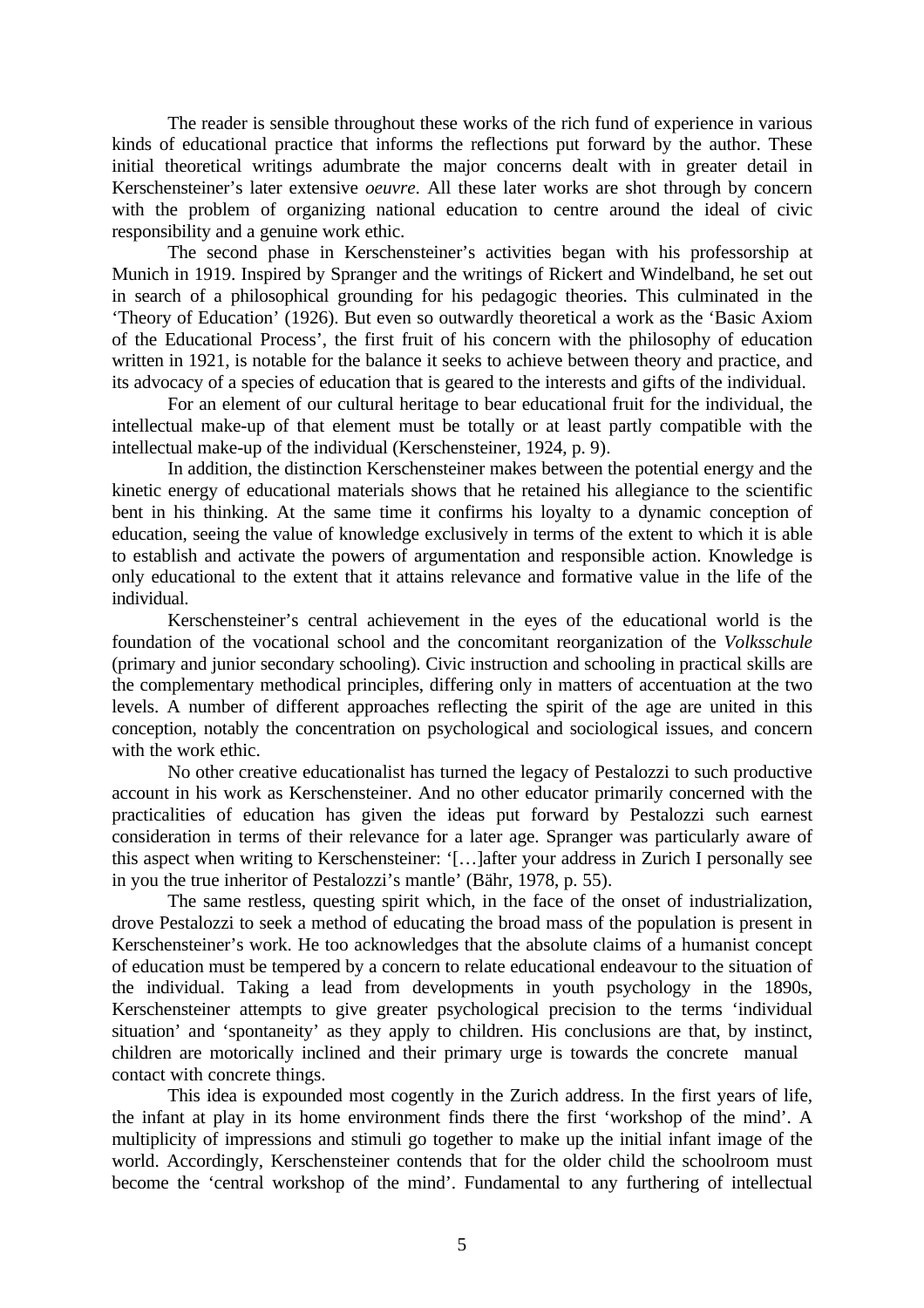development is due consideration of this cast of the infant mind and the way in which it progresses from practical interests to theoretical ones. In the 'Pestalozzi Address', Kerschensteiner puts it this way:

For all our concentration on book-learning in school, 90 per cent of all boys and girls far prefer any kind of practical activity to quiet, abstract thought and reflection. Put them in workshops and kitchens, gardens and fields, stables and fishing boats, and you will always find them willing to work (Kerschensteiner, 1912, p. 106).

His laconic conclusion is: 'The book-learning school must be turned into a work school.'

This persuasion, of course, has a bearing on the principles of teacher training as Kerschensteiner sees them. With Spranger, and against Aloys Fischer and others, Kerschensteiner is vehemently against university study for *Volksschule* teachers (Englert, 1966, p. 268). This has nothing to do with issues of status or fears of a loss of academic quality in higher education. Both Spranger and Kerschensteiner are concerned with the specifics of teacher training and the necessity of anticipating at the training stage the nature of the teacher's later work in school. Education by example is the watchword; and experience of an exemplary, organic blend of theory and practice in action is the only convincing basis for the successful conduct of everyday school life. Kerschensteiner writes: 'The poorest village school run along Pestalozzian lines can be a more valuabe educational institution than a superbly equipped, magnificently endowed city school, full of elementary school-teachers in the essentially social nature of their later task, his conclusion for the teacher training curriculum is: 'The guiding light of the *Volksschule* is not Kant or Goethe, but Pestalozzi!' (Kerschensteiner, 1949, p. 155).

Here Kerschensteiner is not advocating any restriction on individual intellectual development but rather a strongly social orientation on the part of the teacher that reveals itself more in his/her commitment to interpersonal care than on academic qualifications. Academic honours at the expense of a pedagogic ethic is an impoverishment of school life. This is Kerschensteiner's conviction. While it is certainly not least a product of the intellectual climate of the age, it can with equal certainty claim due consideration in the interests of a balanced development both for the teacher and his charges.

The obvious pedagogic conclusion from this approach is the call for allegiance to the spirit of Pestalozzi as a concrete requirement for educational reform (as opposed to a mere chapter in educational history) with a view to anchoring educational theory more firmly in actual pedagogic practice. Here the three educationalists most notable for their concern with the true spirit of the *Volksschule*—Kerschensteiner, Spranger and Fischer—are unanimous, for all their differences about the issue of teacher training. And it is this that establishes them among the founders of modern popular education.

# **Methods of instruction in work skills**

Ever since Kerschensteiner coined the term *Arbeitsschule*, it has been one of the most frequently quoted and frequently misunderstood elements in the vocabulary of the educational reform movement. As early as 1911 in Dresden, at the congress of the Federation for School Reform, Gaudig accused Kerschensteiner of having 'handicrafted' the intellectual factor out of school. His objections are however one-sided and neglect the specific pedagogic significance that Kerschensteiner attributes to (handi-) work in school, for example his claim that manual work enhances veracity and that there could be no deception in concrete work as there was nothing for it to conceal. Accordingly, he is not so much concerned with technical skills as a preliminary stage for later vocational training as with the inculcation of honest working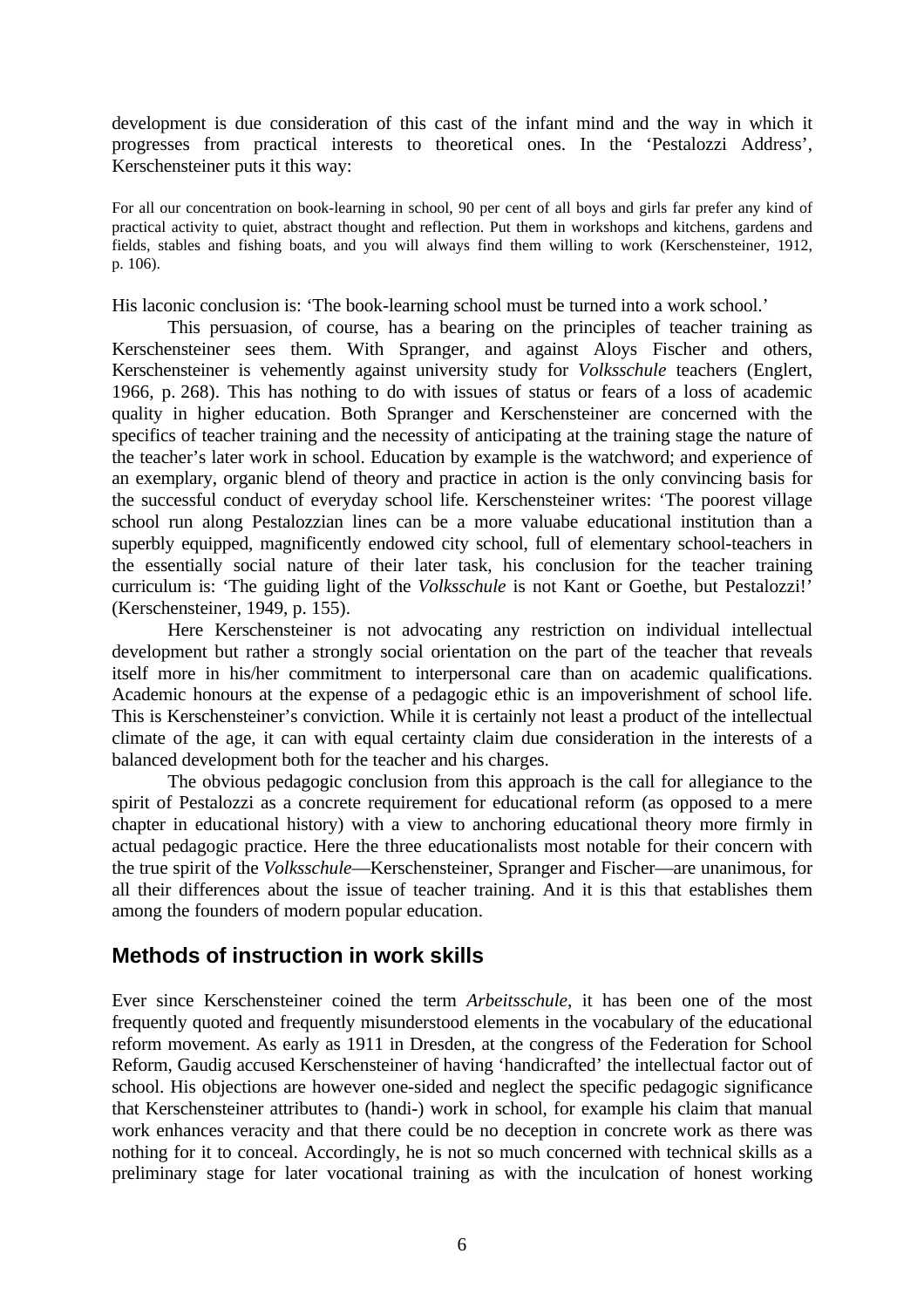methods, care and circumspection, and the arousal of a spirit of responsibility via self-reliant activity.

The encounter with Gaudig, the influence of the German *Wertphilosophie* ('philosophy of values'), and the thinking of Spranger were not without effect on Kerschensteiner. More and more he sees in the 'work school' an instrument of independent and self-motivated acquisition of knowledge, in the properly educational sense of the term. The importance attributed to the 'manual' and the 'practical' later transcends the plane of pure skill and competence and is incorporated into the pedagogic principle of independent, responsible activity. Emphasis must, however, be placed on the fact that for all the respect Kerschensteiner had for practical work, his work-school idea had never in fact been centred exclusively around it. He was neither the one-sided 'champion of the practical', nor did he later advocate a onesided 'spiritualization of the concept of work'. He was much too familiar with the actual requirements of practice, which are invariably both practical *and* theoretical. The spiritualization of his concept of work was a 'gradual' development, as Wilhelm convincinlgy shows (Wilhelm, 1957, p. 39).

The interesting question of the relationship between innovation and philosphical reflection has frequently been posed. Felix von Cube (1960, p. 18) was one of those to take it up. His theory that the clarity and elan of the early reformer Kerschensteiner was vitiated by his later philosophical phase is rejected by Wehle (1956, p. 178). While it is undeniable that the early reformatory concepts of vocational school, work school and civic education were not significantly enlarged upon in Kerschensteiner's later works, there can be no doubt that they form a very essential part of the practical substance underlying Kerschensteiner's philosophical thinking (Wilhelm, 1957, p. 161).

Ultimately, it is a fact of all human life and intellectual endeavour that in phases of profound reflection the urge for practical activity tends to be held in abeyance. In the case of Pestalozzi, the Neuhof estate and Stans also formed the background for his philosophical study *Meine Nachforschungen über den Gang der Natur in der Entwicklung des Menschengeschlechts* (Inquiries into the course of nature in the development of humankind). As a thinker, Kerschensteiner was a true Pestalozzian and it was Pestalozzi who was most instrumental in providing him with an access to philosophy (Niklis, 1960).

These considerations retain their validity in connection with the idea of the 'work school'. Properly undertaken, manual work will develop a faculty for logical thought that is applicable to any other kind of activity and can be deepened at a later stage. There is such a thing as manual intelligence—this is Kerschensteiner's first major insight—and this needs to be nurtured in school as it is an integral part of every individual child's character. It represents an important aspect of what it means to be human and must not be allowed to wither and decay.

But in Kerschensteiner's view, manual work without intellectual effort will be mechanical, indeed 'it can only become work in the pedagogic sense of the term if it stems from intellectual effort that has been invested beforehand and is taken up anew throughout the course of its performance […]' (Kerschensteiner, 1950, p. 55). Thus, the essential feature of manual work in the pedagogic sense is its planning and independent performance in accordance with the nature of the task, and the possibility of self-review. There is in Kerschensteiner's view only one thing that can make a school a work school in the proper sense of the term and this is 'the growing adequacy of the pupil's attitude to the task in hand, that growth being rooted in the possibility of self-review' (Kerschensteiner, 1950, p. 55). Of greater importance than the subject matter—be it practical or theoretical—is thus the way in which the work ethic determines the pupil's attitude. It is concern for the adequacy to the task in hand, coupled with the freeedom to perform that task as the pupil sees fit.

Seen thus, the idea of the work school reveals itself as a methodological principle and that is Kerschensteiner's second major insight, evident already in his earlier writings. It is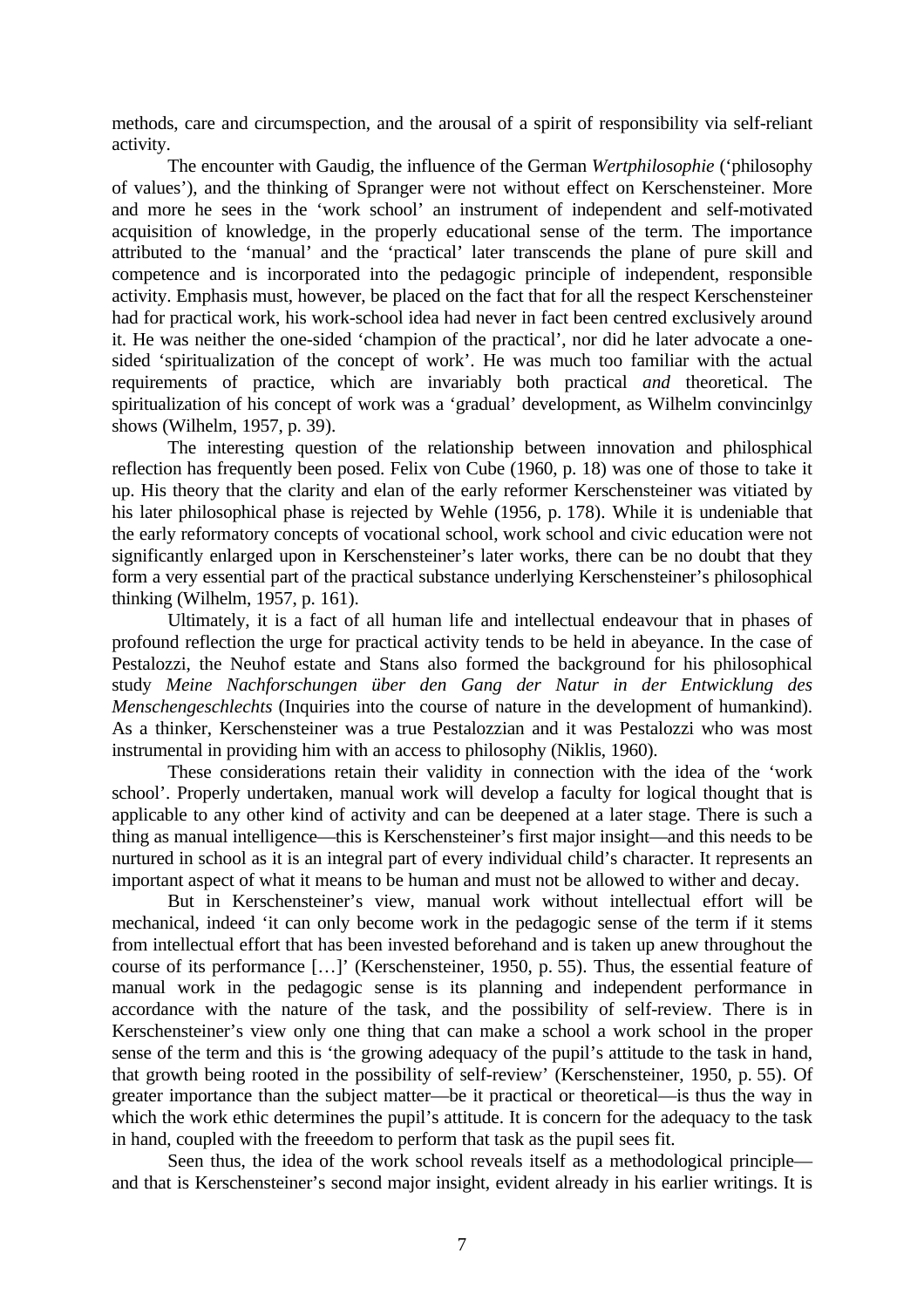applicable at all levels, as in demostrated in 'The Concept of the Work School' (1957) with reference to the birdhouse, the village fire-alarm and the Horatian ode as examples of manual, moral and academic subjects respectively.

What do these examples show? The essential thing is not the subject matter but the spirit and mentality of independent, responsible work, for 'adequacy to the task in hand is synonymous with morality'. The ultimate cementing of this ethical attitude towards work is the organization of independent individual work within a working community, where the teacher assists the pupils with advice and practical help, like a master craftsman supervising the work of his apprentices.

All the elements of Kerschensteiner's conception are attuned to one another. At the centre we have education seen both as a process and as an end in itself (albeit not a final end but a temporary conclusion of a given stage of development). 'Education is a sense of value, of individually determined breadth and depth, awakened by the subject matter and organized differently by each individual' (Kerschensteiner, 1926, p. 15). This is the broad definition provided in the 'Theory of Education' from an axiological point of view (and in analogy to Spranger's concept of the 'personal educative centre').

In this sense, education is both a reactivation of the cultural potential immanent in the subject matter and a function of the progressive culture of the individual's personality. And although this process is never-ending, it invariably displays a structure all of its own: 'Education is that functioning of the mind that remains when everything by which it was engendered has been forgotten', as Kerschensteiner states it later in the 'Theory of Education'.

Education is a dynamic process, which is dependent upon the procedures of work instruction capable of triggering most effectively the cultural reactivation referred to above. Self-reliant activity as an individual form of this 'acquisition principle' is the most effective way of ensuring that the 'potential educational energy' is transformed indo 'kinetic educational energy'. In short, the educational potential undergoes a process of activation.

The proper social setting for the pedagogic implementation of these ideas is the working group, as here the basic rules of communal life and the central civic virtues can best be instilled and practised. It is this combination between inculcation of a genuine work ethic and of civic responsibility, with the attendant reciprocal influence between the individual and the collective in the interests of greater moral maturity, which justifies Kerschensteiner's proclamation that the ultimate objective of the educative process is to establish a State based on culture and the rule of law. Self-evaluation in the framework of work instruction culminates in a degree of personal integrity that helps to transform into true formative education the training of civic virtues in the work setting. This 'con-summation', as Kerschensteiner used to write the word, is somewhat reminiscent of the streak of asceticism characteristic of Aloys Fischer's approach, a point on which Kerschensteiner himself however had a number of reservations.

# **Civic education**

Kerschensteiner's most genuinely original achievement is the establishment of the vocational school, a cross between apprenticeship and formal education. He advocated instruction in practical skills at the workplace itself, coupled with theoretical consolidation in the school environment, in conscious preference to the *écoles professionnelles d'apprentissage* to be found in France and elsewhere, where vocational education takes place exclusively in the schools. Here, Kerschensteiner was able to draw upon approaches developed in the nineteenth century, his objective being to achieve a symbiosis between the more general instruction provided by the Sunday schools–largely run by primary school teachers–and the more specialized instruction in specific skills.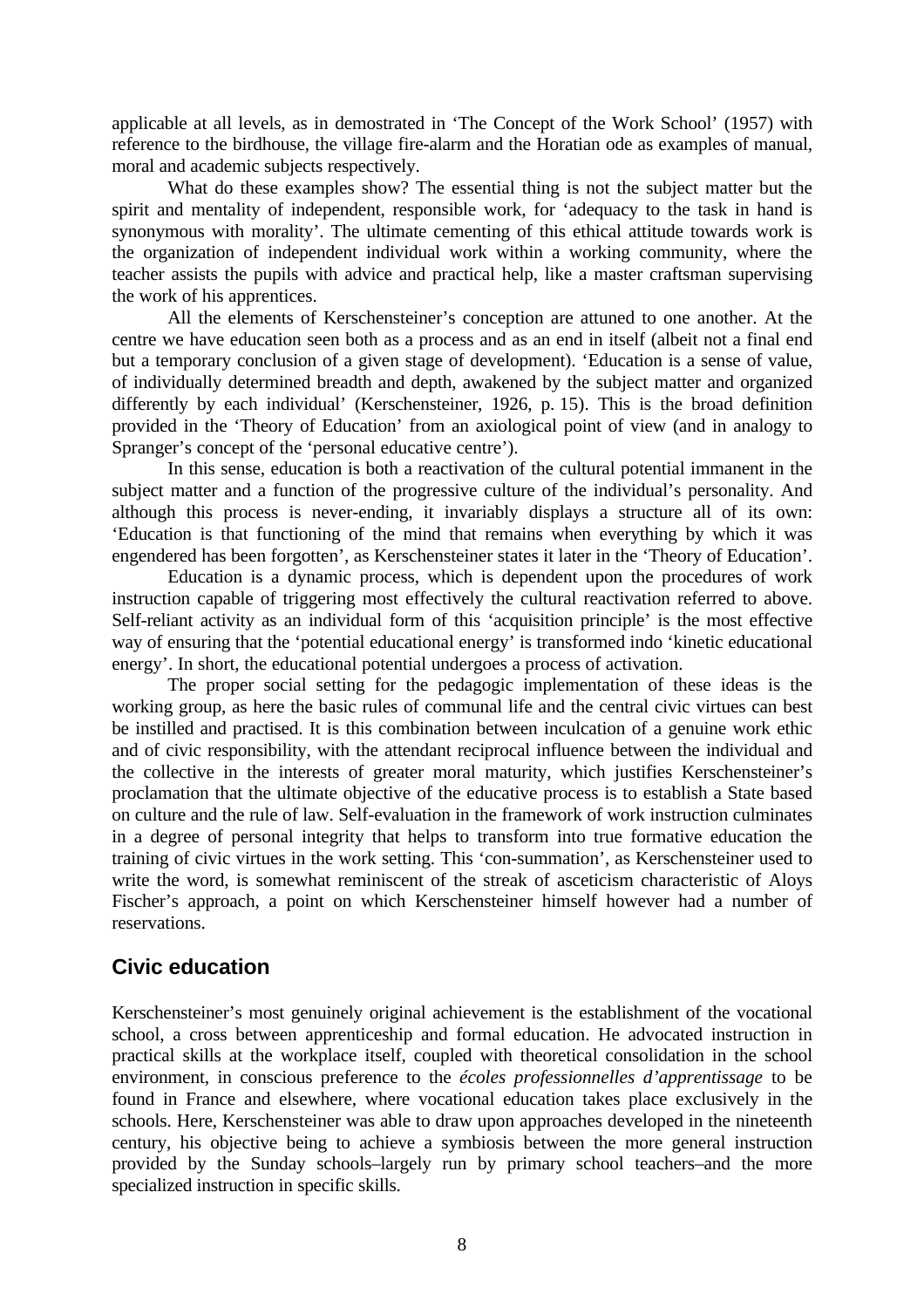The quest for the correct relationship between general knowledge and vocational education is central to this conception. Kerschensteiner saw this against the sociological background of the industrial society in which each individual's life centres around work, while meditation and contemplation only have their deeper significance as pointers through life within the framework of an existence largely determined by work. The 'ideal individual', Kerschensteiner insists, can only be formed by way of the 'useful individual'. It is only in the context of vocational activity that general knowledge can attain its true significance as formation of the personality, formation of the individual in the community. The objective was to ensure that the individual should achieve maturity by way of proving his/her worth in the area of activity that his/her personal fate had destined him/her for. Here and here alone is true humanity attainable.

This is the real reason for Kerschensteiner's scepticism about general knowledge for its own sake. Accordingly, his advocacy of a prolongation of instruction beyond the ninth year of schooling was conditional upon such instruction being vocationally oriented, ideally at a vocational school. Life in a working community oriented towards a constantly renewed striving for active fellowship and charity towards others, and the ability to subordinate oneself to the overall good, was more important to him than theoretical instruction. Thus, he regarded civic education less as an instrument of drumming knowledge about the workings of a democratic community into the heads of the pupils than as a vehicle for the inculcation of a political mentality that must first of all assert itself at the most basic level, in joint work within the group and through responsible participation in the communal life of the school.

According to Kerschensteiner's idea of civic education, instruction in the citizen's 'duties' takes precedence over instruction in the citizens' 'rights'. These duties need to be practised in everyday life. School must thus be a microcosm of the State and confront the pupils with an abundance of social tasks: 'The only way to prepare young people for life in the community is to have them participate fully in the life of a society from the outset […]' (1950, p. 49). In complete accord with his mentor Dewey, he stresses the necessity of active, responsible work within a working community and voluntary self-subordination to the pupils' elected representatives in the school administration as a *conditio sine qua non* of civic education.

Kerschensteiner's one-sided interpretation of Dewey has frequently been criticized, most notably by Wilhelm. The latter objects that political maturity as an aim of education does not necessarily follow naturally out of social maturity. Tensions and conflicts may arise, originating from differences of social status and the consequent differences in political objectives. Seen thus, Kerschensteiner's rendering of Dewey's term 'embryonic community life' as *Staastsleben im Kleinen* (literally: 'the life of the State in microcosm') (1950, p. 18) is an over-simplification. He overlooks the fact that Dewey's perspective here extends from the pioneering spirit of the colonial epoch and the cohesive style of community life in that context to cover differences between rich and poor, and black and white. Even at this preliminary stage in school, civic instruction must reflect the political dimension in a way that becomes more systematic and more apparent the older the pupils are.

The major difference between Kerschensteiner and Dewey, despite their mutual admiration and the similarities of their views on the practicalities and the philosophy of education, is clearest in the controversy about vocational education. Kerschensteiner advocates a school of continuing education that provides theoretical knowledge alongside, and as a complement to, the practicalities of vocational education and apprenticeship. Dewey, by contrast, emphasizes the significance of school as the foundation of later vocational activity, forming the faculty of judgement in young people and thus equipping them for their vocational lives (Knoll, 1993). Kerschensteiner's perspective on education as an appeal to the natural egoism of young people and their desire for personal advancement and his insistence that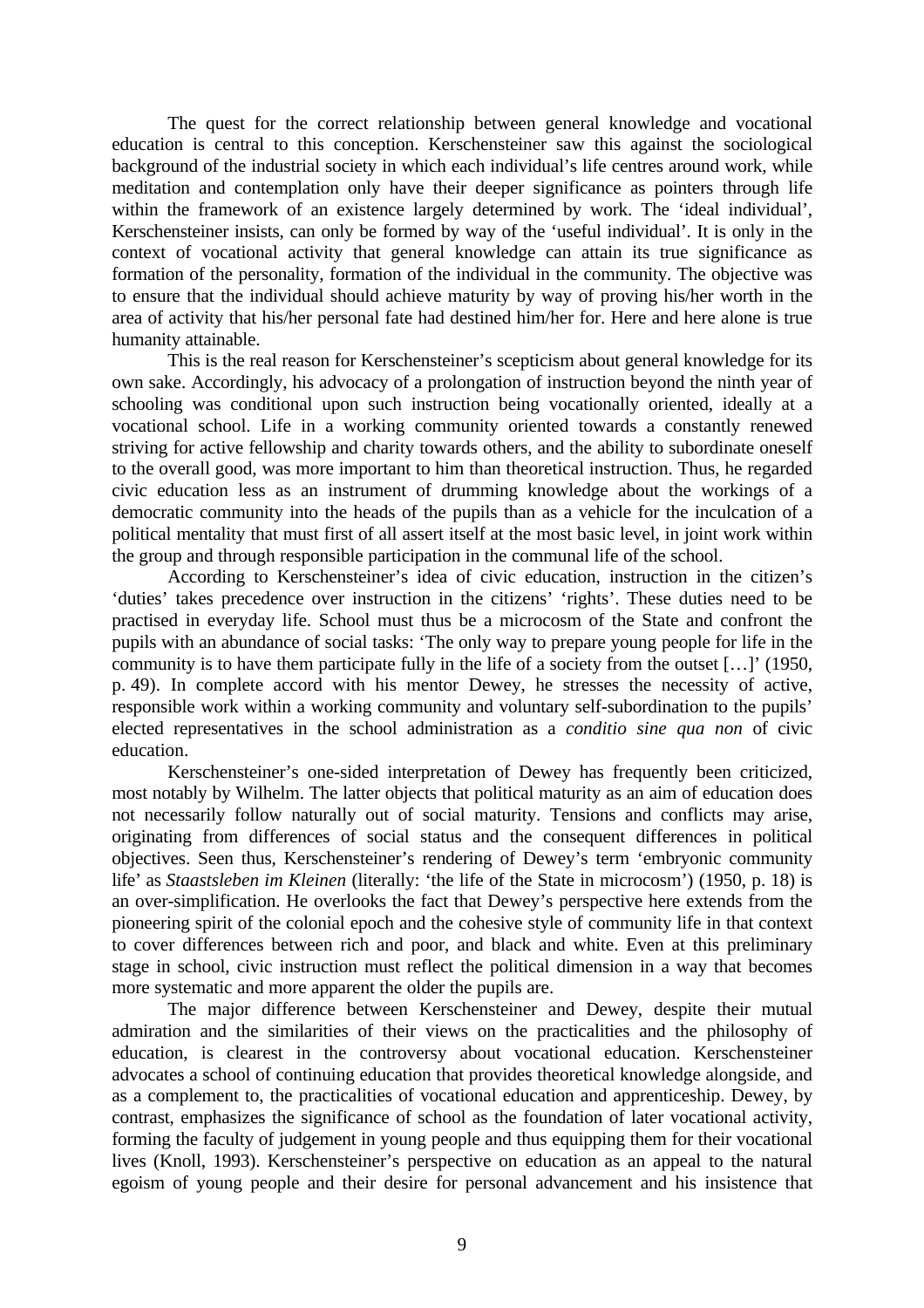general education must continue in close combination with vocational instruction, albeit under conditions analogous to those of everyday life, represents an area of disagreement between the two educators. Dewey, however, failed to appreciate this point.

Kerschensteiner emphasizes what he calls the 'law of the proliferation of interests', that makes it possible for practical work to enhance an appreciation of theoretical concerns common to both the natural sciences and the humanities. He sees the advantage of this procedure in the fact that everything is located in a practical context, ensuring the full attention of the participants because their natural egoistic desire for vocational success is thus activated. From this he derives his 1911 statement that the 'fundamental law of all mental development, which invariably moves from practical interests to the theoretical plane' (1957, p. 28). Dewey on the other hand advocates vocational education in the school framework as one option among many to be provided by schools of an adequately flexible and differentiated nature. This stems from his experience of William Wirth's Gary System, to which he devotes the chapter 'The relation of the school to the community', notable for its pedagogic verve, in *Schools of Tomorrow* (Dewey & Dewey, 1915, p. 167–206; Röhrs, 1977, p. 88–92).

There is little justification for the accusation of national one-sidedness frequently levelled at Kerschensteiner's concept of civic education. For Kerschensteiner, a firm grounding in the national sphere is necessary for the transition to a more international attitude, again in line with Herder's image of the way in which a tree firmly rooted in its native soil is better equipped to spread its branches across the fence and into neighbouring gardens. The firmer the foundation at the national level, the less likelihood there is that the cosmopolitan attitude will waver. Rickert's dictum that 'the path to things not subject to historical change' will invariably lead 'through things historical' (Rickert, 1910–11) is to be found in various guises in the thinking of Kerschensteiner, who was familiar with Rickert's works. In the context of civic education he writes: 'The path to the stalwart cosmopolitan invariably leads via the stalwart citizen' (1950, p. 34).

The life of the individual is marked by contest and conflict, and the same is true of the co-existence of nations. Entirely in line with Kant's thinking in his 'Concept of a Form of History Promoting a Cosmopolitan Attitude' and 'Of Eternal Peace', Kerschensteiner sees in historical development a process of humanization that can lead to a genuinely cosmopolitan attitude:

If history taught us nothing else, there is one truth that we find on almost every page of it: human life is a constant sequence of conflicts and reconciliations. It is in these conflicts and reconciliations that culture, and above all political civilization is fashioned. Eternal peace can only supervene when there is only one human being left in the world. The objective of civic education is none other than to make conflict more humane and reconciliation more voluntary (1950, p. 42).

Kerschensteiner explicity refutes the fallacy that his version of civic education is nothing more than instruction in political lore or the inculcation of civic duties (1950, p. 15). While it is true that his perspective is primarily oriented towards the obligations incumbent upon a responsible citizen, he in no way advocates a dogmatic or formalist approach, seeing an awareness of civic obligations as the result of a form of schooling that consciously instils both awareness of the necessity of a work ethic and the indispensability of genuine civic-mindendness.

Of course, the choice of a perspective concentrating on citizens' duties is bound to appear formalistic if it fails to reflect the aspect of the immediate relevance of these duties to life in a community. But there can be no doubt that a democracy cannot function without a reasoned catalogue of civic duties and obligations, and the attendant social virtues that spring from them. The operative word here is 'reasoned'. In order to be accepted and internalized, duties must be shown to be a living part of the functioning of a community. The same applies to the inculcation of the work ethic. In short, these methodic principles have lost none of their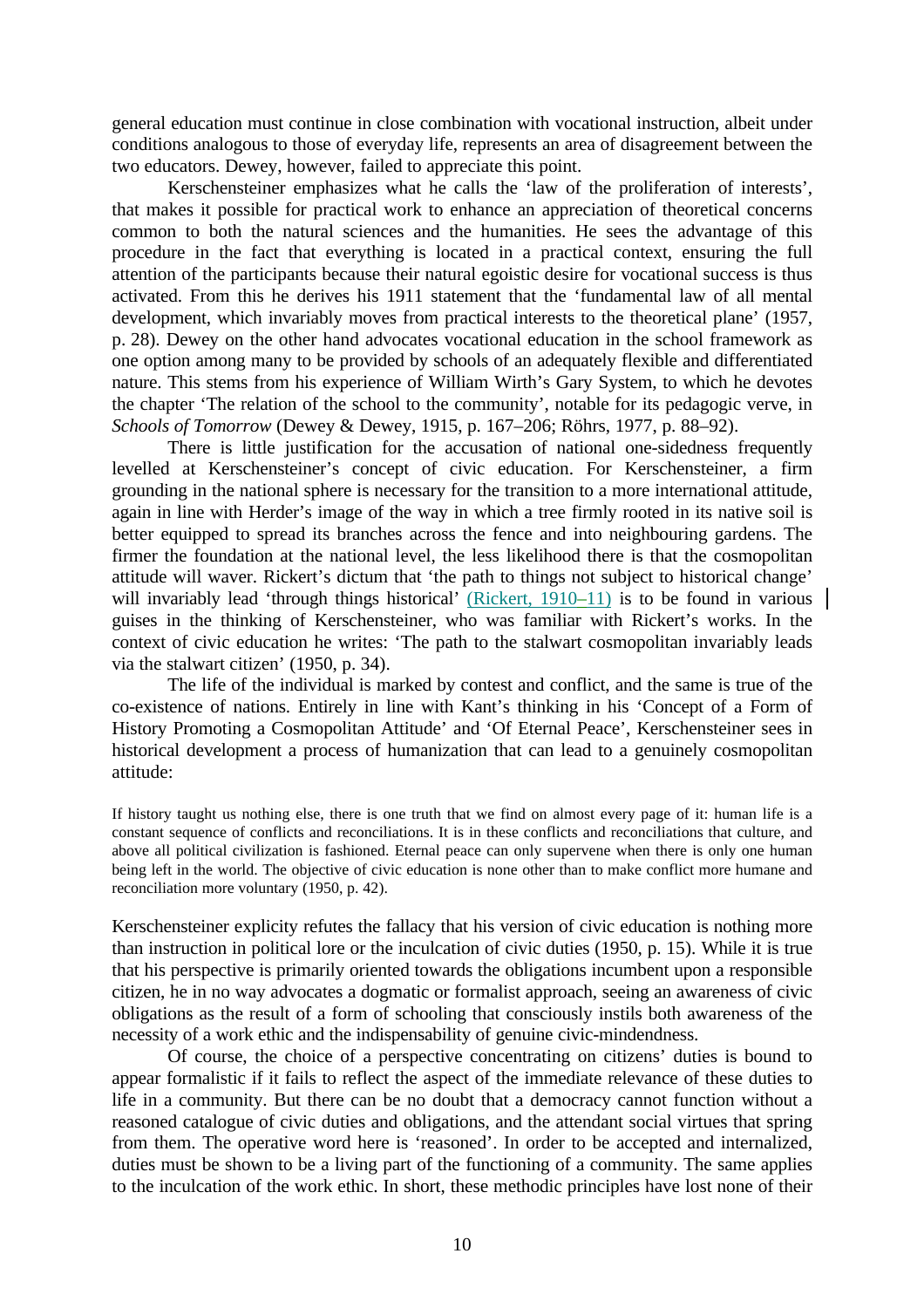relevance and are certainly anything but a remote chapter in the history of education. It is here that Kerschensteiner, with his sound, practical attitude, can serve today as an exemplary figure worthy of emulation.

Thus the close affinity between the idea of the work school and the idea of civic education becomes apparent. It is impossible to instil a sense of social responsibility if the ground has not been prepared in early infancy. Thus, the method of independent, responsible work is the very pre-condition of any kind of civic education, and this in its turn will derive its most fruitful educational impulses from action and reflection in the social context of everyday school life.

After a promising start in the 1920s, civic education in German schools was quickly declared 'bankrupt'. At the same time, critical voices were heard to suggest that the idea of work instruction only encouraged a species of activity that mirrored the restlessness of a hectic age and was entirely devoid of any truly educational import. Both these judgements only go to show how poorly Kerschensteiner was understood even in his own day.

Kerschensteiner was in fact at pains to demonstrate his critical attitude towards the 'apostles of spontaneity', as he called them disparagingly. This is borne out by his statement that 'the idea of the work school is to use a minimum of subject matter to spark off a maximum of skill, ability and enthusiasm for work, all in the service of civic-mindedness' (1959, p. 99). Here Kerschensteiner once again stresses the direct reciprocal links between the work school and civic education. Work performed independently and responsibly within a working community and representing the fruit of a concerted effort at the planning, execution and evaluation stage is inevitably civic in character. Organized in this way, it enhances the social aspect of the work being done and, as such, is an establishing and consolidating factor in the constitution of the community, enriching the concept of the State with a more profound moral dimension.

## The formation of personality

Any analysis of Kerschensteiner's work will invariably lead to contemplation of the personality of this exemplary educator, for almost all his theoretical utterances are reflections of his own life-style. Kerschensteiner represents that rare species, the practically-minded, experienced, imaginative pedagogue. The two favourite mottos he regularly quoted as epitomizing his attitude to life are: 'For the diligent the world is not mute', and 'Despair is a lack of trust in God'.

This optimism is mirrored in the characteristics that he discusses at length as qualifying a good teacher, in his book 'The Soul of the Educator and the Problem of Teacher Training' (1949): an understanding nature; the ability to be emotionally stirred to the depths; sensitivity and tact as the precondition of empathy with others; in short, true humanity rather than encyclopedic knowledge. The parallels to Spranger's characterization of his friend Kerschensteiner in his preface to the latter's 'The Soul of the Educator and the Problem of Teacher Training' are striking:

Pessimism in whatever form was entirely alien to him, but certainly not because there was any dearth of profound sorrow in his own life. From the most mundane, everyday distresses to the depths of religious doubt and conflict, he ran the whole gamut of human suffering and pain. But this suffering was visited upon a man of a sound and robust constitution who had never set out with the intention of taking life away from its enjoyable and pleasurable side. He was one of the old generation, who knew that life means struggle and conflict, that life is harsh and unfeeling. If young people are to be guided towards a genuinely life-affirming attitude and the ability to cope with vicissitudes, then they must be shown that this can only be achieved by drawing upon a certain wealth of spirit. There is no easier alternative.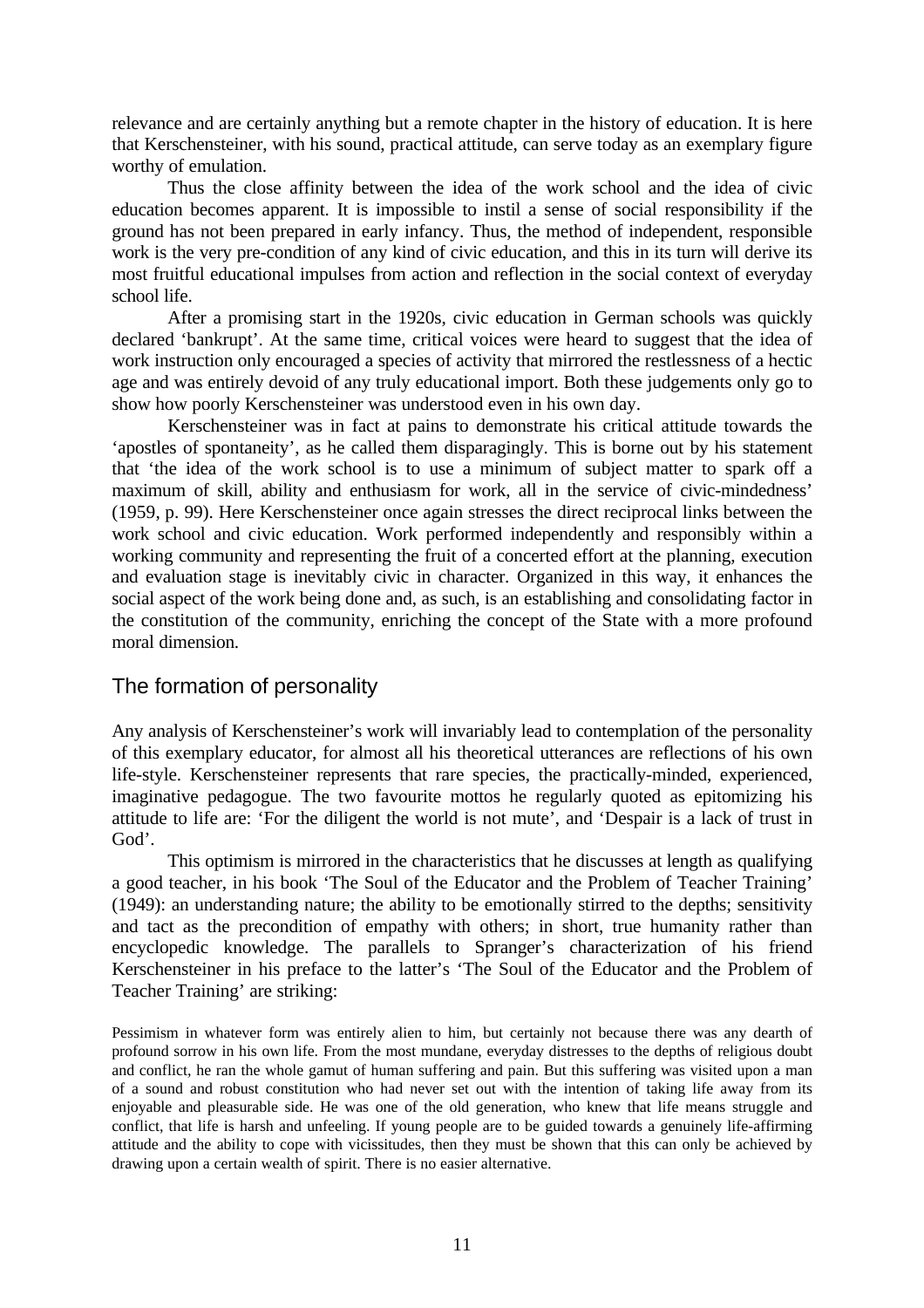Knowledge for its own sake, isolated, undigested fact, will always remain an external additive. Only when it is placed in relation to the individual can it enrich the fund of acquired experience and thus become part of the central powerhouse of the personality.

This development of the personality is the central task of the educational process. In the last resort, Kerschensteiner is aiming at a pedagogic transformation of Goethe's axiom 'personality is the supreme human treasure', taking the term 'treasure' and translating it into the willingness and capacity to assume responsibility as the pillars of a truly human community.

In Kerschensteiner's view, three features determine pesonality: first, an 'especial oneness of the spiritual self' (1926, p. 84). For all its activity, the personality is not submerged by a multiplicity of unco-ordinated tasks and does not lose itself in the work it performs, but rather puts its unmistakable stamp on everything it does. Secondly, personality is expressed in a 'constant, independent response to its environment' (1926, p. 84). It represents a source of equanimity and order in its environment by virtue of the personal and political responsibility of its actions within that environment. The third feature is the 'conscious striving for inner selfimprovement' (1926, p. 84). The will to self-perfection (though never at the expense of social and political responsibility) is the living centre of the personality. This alone is the true motor of development. Of fundamental significance for all three criteria is that they should be geared to the values ensuring the integrity of the moral profile of the personality, thus guaranteeing the continuity of the effect it has on the environment and also on its own internal development. Here the traditional virtues of strength of character, diligence and judgement play a fundamental role.

The ultimate objective is the 'moral improvement of the community' (1926, p. 189) via the effect of the personality. An important step towards this goal is 'vocational education', for the 'road to education leads through work' (1926, p. 189). Here we find two essential aspects united, first the fundamental significance that Kerschensteiner attributes to work in the educational process, and secondly the socio-political nature of the task facing the individual personality and awareness of this as a general aim of education, seeking to effect a viable foundation for human society via the improvement of the individual. The success (or otherwise) of this reciprocal process is a function of the wealth of personal spirit, which is why confrontation with established values, reliable value judgements and faith in a system of values play such an essential role. The aim is to achieve a 'value-oriented mentality' (1926, p. 80).

It is from this 'wealth of spirit' that Kerschensteiner's humour springs. As an example, we may recall the 'May sermons', delivered by Kerschensteiner in the guise of 'Pater Hilaricus' on the annual May outings of a club named the *Gesellschaft der Niederländer* to the residence of Count Pappenheim. The very titles convey Kerschensteiner's whimsicality, his readiness to treat earnest topics in a lighter vein: *de Stultitiae Beneficio* ('The blessings of stupidity'); *de Pulcibus Mentalibus* ('On mental fleas'); *de Nincompoopitate Generis Humani*. Kerschensteiner the mathematician characterizes mathematics as the 'science of the point', going on to define the standpoint as a 'perspective with a radius of zero' (M. Kerschensteiner, 1954, p. 220).

This form of humour permits a more detached perspective on everyday matters and also fuels Kerschensteiner's uninhibited verve in tackling the solution of important tasks. 'Humour as the very foundation of the spirit' (1949, p. 74) is an important element in pedagogic success. Weniger describes this feature as follows: 'The finest thing about Kerschensteiner is his humour, a productive combination of realist scepticism and idealist faith, the humour of true wisdom, without which the existence of an educator would be intolerable' (Weniger, 1979, p. 211).

Kerschensteiner could display his humour most freely at the social evenings at his house in the Bogenhausen district of Munich. On these occasions music also played an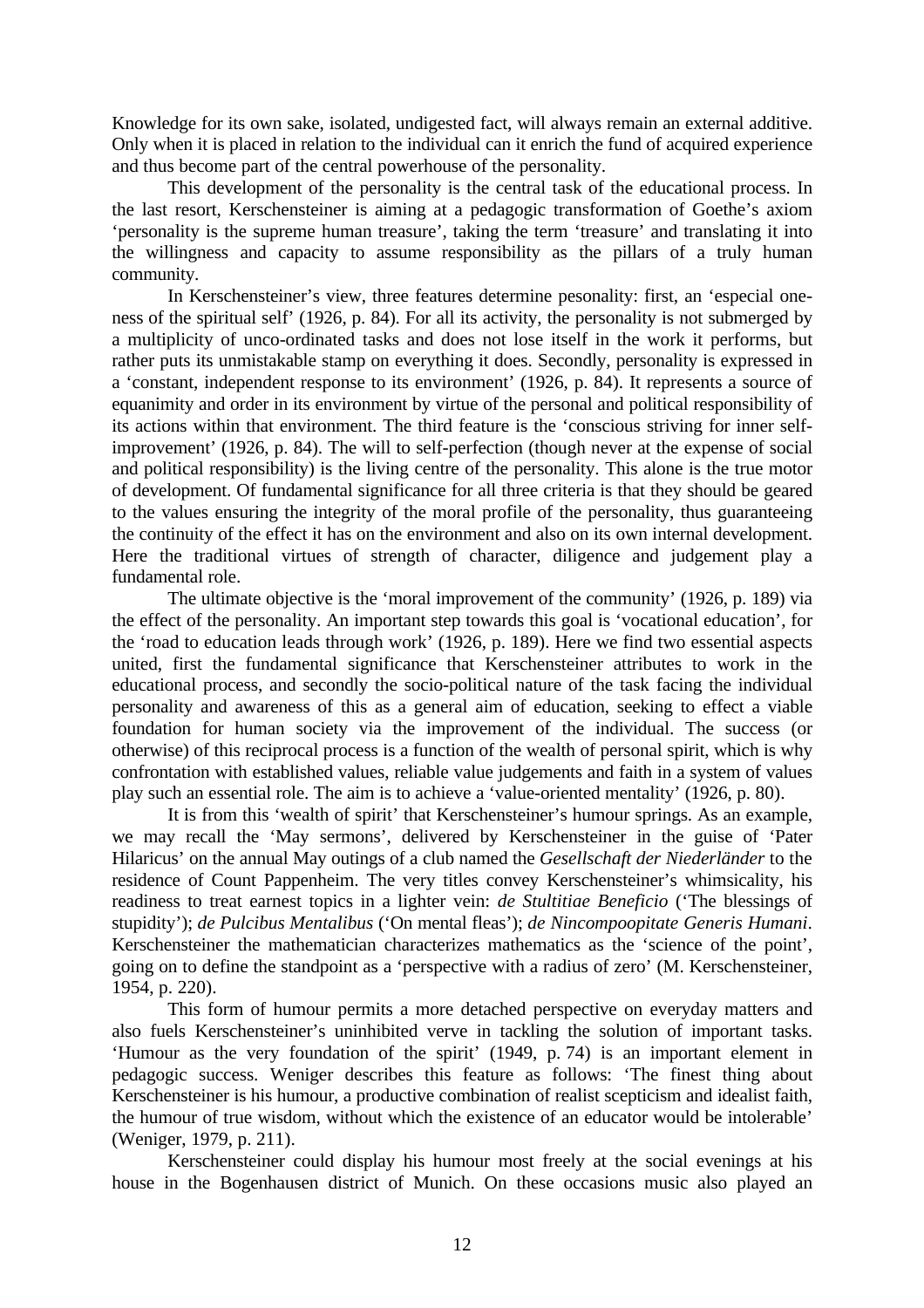important role. Kerschensteiner was an accomplished pianist and greatly loved making music with friends, notably Aloys Fischer's wife, the violinist Paula Fischer-Thalmann, later to be murdered as a Jewess in Theresienstadt concentration camp. These gatherings frequently ended in lively discussions of philosophical and educational subjects with Kerschensteiner's 'neighbour and friend' Fischer (M. Kerschensteiner, 1954, p. 222).

Is this the attitude of a pedagogic grand-seigneur, divorced from the petty concerns of everyday life and hence at liberty to meditate on them from a 'higher' vantage? Not at all. Even in his theoretical work, Kerschensteiner remained a practitioner. All his life he strove to find the right answers to everyday problems, for these were the ones that beset him most obstinately even when he became director of public schools and later a university professor. Kerschensteiner regarded the challenges of teaching and education as a source of inspiration sparking off the inventiveness characteristic of any pedagogue worthy of the name. He was a personality who embodied in practical terms what he advocated in theory: strength of character in the pursuit of one's objectives, trenchancy in thought and action, and political responsibility. These features are to be found throughout his works. And it is here that Kerschensteiner's relevance for the future becomes most evident and makes the concern with his legacy an imperative for the present.

#### **Note**

1. Hermann Röhrs (Germany). *Historian and comparative educationist. Former Head of the Education Department, University of Mannheim, former Director of the Institute of Education, University of Heidelberg, and of the Heidelberg Research Centre for Comparative Education; Professor Emeritus since 1984. Honorary doctorate from Aristoteles University of Thessalonika (Greece), 1991. Author of several books on history and comparative education, including* Tradition and Reform of the University under an International Perspective *(1987); and* Vocational and General Education in Western Industrial Societies *(1988). Apart from English, his books have been translated into Greek, Italian, Japanese and Korean.*

#### **References I**

- Kerschensteiner, G. 1912. *Die Schule der Zukunft: eine Arbeitsschule* [The school of the future: a work school] In: *Grundfragen der Schulorganisation* [Fundamental issues in school organization]. Leipzig; Berlin.
- ——. 1923. *Begriff der staatsbürgerlichen Erziehung* [Concept of civic education]. Leipzig/Berlin.
- ——. 1924. *Das Grundaxiom des Bildungsprozesses und seine Folgerungen für die Schulorganisation* [The basic axiom of the educational process and its consequences for school organization]. Berlin.
- ——. 1926 *Theorie der Bildung* [Theory of education]. Leipzig; Berlin, 1926.
- ——. 1949. *Die Seele des Erziehers und das Problem der Lehrerbildung* [The soul of the educator and the problem of teacher training]. Munich.
- ——. 1950. *Der Begriff der staatsbürgerlichen Erziehung* [The concept of civic education]. Munich.
- ——. 1957. *Der Begriff der Arbeitsschule* [The concept of the work school]. Munich.
- ——. 1966. 1968. *Ausgewählte pädagogische Schriften* [Selected educational writings], ed. by G. Wehle. Paderborn, 1966 (vol. I) and 1968 (vol. II).

#### **References II**

Bähr, W. (ed.) 1978. *Eduard Spranger. Briefe 1901–1963* [Letters]. Tübingen.

- Von Cube, F. 1960. *Allgemeinbildung oder produktive Einseitigkeit?* [General knowledge or one-sided productivity?]. Stuttgart.
- Dewey, J.; Dewey, E. 1915. *Schools of Tomorrow*. New York.
- Englert, L. (ed.) 1966. *Georg Kerschensteiner—Eduard Spranger. Briefwechsel 1912–1931* [Correspondence]. Stuttgart.
- Kerschensteiner, M. 1954. *Georg Kerschensteiner: der Lebensweg eines Schulreformers* [The career of a school reformer]. Munich/Düsseldorf.
- Key, E. 1905. *Das Jahrhundert des Kindes* [The century of the child]. Berlin.